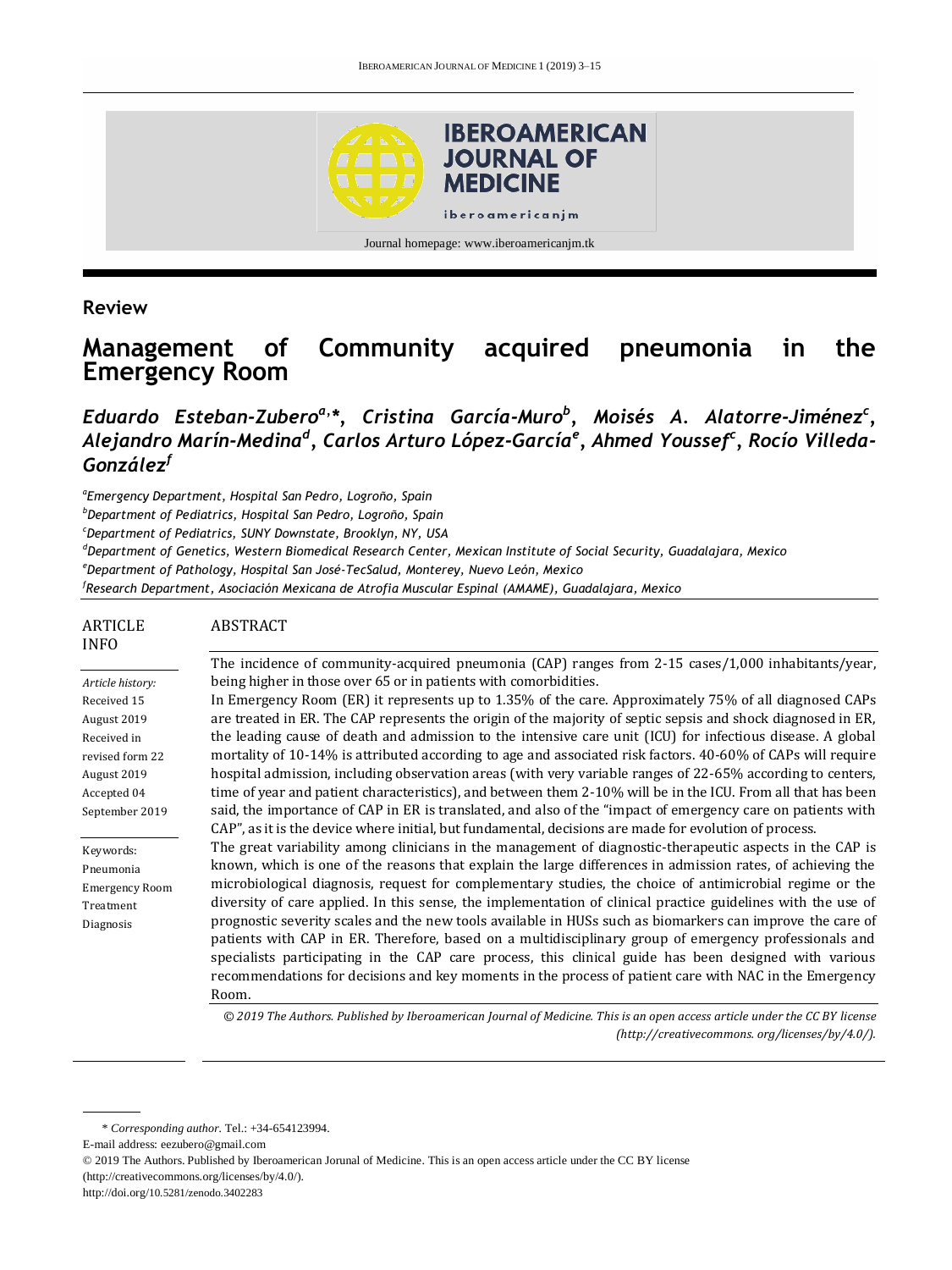#### **1. INTRODUCTION**

In a generic way, when we talk about pneumonia, it is about an acute inflammatory process of the parenchyma pulmonary, caused by infectious agents, but also it may be caused by physical or chemical agents, well inhaled or by aspiration of gastric contents, when the level of consciousness is low or there is a swallowing disorder [1]. On the other hand, we define community-acquired pneumonia (CAP) as an inflammatory lesion of the pulmonary parenchyma that appears in response to arrival of microorganisms to the distal airway, which occurs in those immunocompetent people who have not been admitted to any institution. In clinical practice, assumes when there is "an acute infectious clinical presentation compatible and its radiological demonstration" [2,3].

CAP represents the origin of most sepsis and septic shock diagnosed in the Emergency Room (ER) [3] and is the main cause of death from infectious disease in developed countries and the first infectious cause (9%) of admission in the intensive care unit (ICU) [3]. It is attributed a global mortality of 10-14% according to age and associated risk factors; less than 1-2% in young people without comorbidity, 14% in hospitalized and about 25-50% in those admitted in the ICU [4,5].

The incidence of CAP ranges from 2-15 cases/1,000 inhabitants/year, being greater in smoking patients, in children under 5 years and in the elderly (>65 years) (up to 25-35 cases/1,000 inhabitants/year), with comorbidities, immunocompromised or enolic habit [4,5,6]. In the ER it diagnosis has increased from 0.85% of patients seen in 2001 to 1.35% in 2011 [6].

Approximately 75-80% of all CAPs are treated in the ER [6]. Of these, 40-60% will require hospital admission, including observation areas (with ranges very variable 22- 65% according to centers, time of year and characteristics of patients), and of them between 2-10% will be in the ICU [6].

It is known the great variability among clinicians in the management of the diagnostic-therapeutic aspects in CAP [7,8], which it is one of the main reasons that explain the differences in admission rates from ER, the achievement of microbiological diagnosis, the request for complementary studies, the choice of antimicrobial pattern or diversity of applied care [7,8,9]. Therefore, it is the model of most relevant infection in the ER, so determine correctly the need for income, the location, and the intensity of care will condition the prognosis, mortality, request for tests and microbiological studies, the antibiotic pattern, the intensity of clinical observation and the use of socio-health resources (as well as its associated costs) [7]. In this sense, the implementation of clinical practice guidelines (CPGs) [8,9] prognostic severity scales (PSS) [7] and the new tools available in ERs such as biomarkers of inflammatory response and infection (BMIRI) [10,11], improve the adequacy of treatment [12].

### **2. ETIOLOGY**

In general, the microbiological diagnosis is difficult to establish, being only identified the cause in 30-60% of the cases [1,2,4,9,13,14]. These scores are higher in severity CAPs due to the use of more diagnosis techniques. The isolations vary according to the severity of the CAP, the indication for outpatient treatment or hospital admission or in the ICU, and host factors both clinical and epidemiological [13,14].

Overall, the most frequent agent is *Streptococcus pneumoniae* (30-65%), being estimated that even in the 30- 40% of cases not diagnosed by conventional methods the etiology is pneumococcal. Other common microorganisms are: *Mycoplasma pneumoniae*, *Chlamydophila pneumoniae*, *Legionella pneumophila*, *Haemophilus influenzae*, influenza A virus, *Coxiella burnetii*, *Chlamydophila psittaci*, *Staphylococcus aureus* and bacilli gram negative [1,2,4,9,13,14].

It is known that the prognostic stratification of the CAP correlates with the etiology [14] (Table 1). This is usually monomicrobial except in aspiration pneumonia (multiple microorganisms of the oropharynx) [20,21]. Keep in mind that in 12-18% of CAP viruses appear involved, and in 8- 14% are found pathogen associations ("mixed bacterial etiology": the majority *S. pneumoniae* plus *M. pneumoniae* or *C. pneumoniae*) [14]. The latter, together with the frequency of *M. pneumonia* (similar or greater than *S. pneumoniae* itself) in patients with home treatment, it will be necessary that any empirical oral treatment have adequate coverage and activity for both (*S. pneumoniae* and *M. pneumoniae*) [1,4,14].

| <b>Microorganism</b> | <b>Total</b> | <b>Domiciliary</b><br>treatment | <b>Hospital</b><br>treatment | ICU |
|----------------------|--------------|---------------------------------|------------------------------|-----|
| No identified        | $40-$<br>60% | $>60\%$                         | 44%                          | 40% |
| S. pneumoniae        | $20-$<br>26% | 20%                             | 26%                          | 22% |
| Atypical*            | 5-25%        | 25%                             | 18%                          | 5%  |
| Legionella spp       | $2 - 8%$     | 2%                              | 4%                           | 8%  |
| H. influenza         | $3 - 5\%$    | 3%                              | 4%                           | 5%  |
| S. aureus            | $0.2 - 6\%$  | 0.2%                            | 1%                           | 6%  |
| <b>Enterobacter</b>  | $0.4 - 7%$   | 0.4%                            | 3%                           | 7%  |
| Virus                | 5-18%        | 2-18%                           | 11%                          | 5%  |
| Mixed**              | 8-14%        |                                 |                              |     |

*Table 1: Etiology of community acquired pneumoniae. ICU: Intensive care unit. \*Considering M. pneumoniae (the most frequent), C. pneumoniae, C. psittaci and C. burnetii. \*\* Most common associations: S. pneumoniae plus C. pneumoniae or M. pneumoniae.*

On the other hand, we must remember that there are a number of epidemiological conditions that predispose patients to suffer CAP due to certain pathogens [15] (Table 2).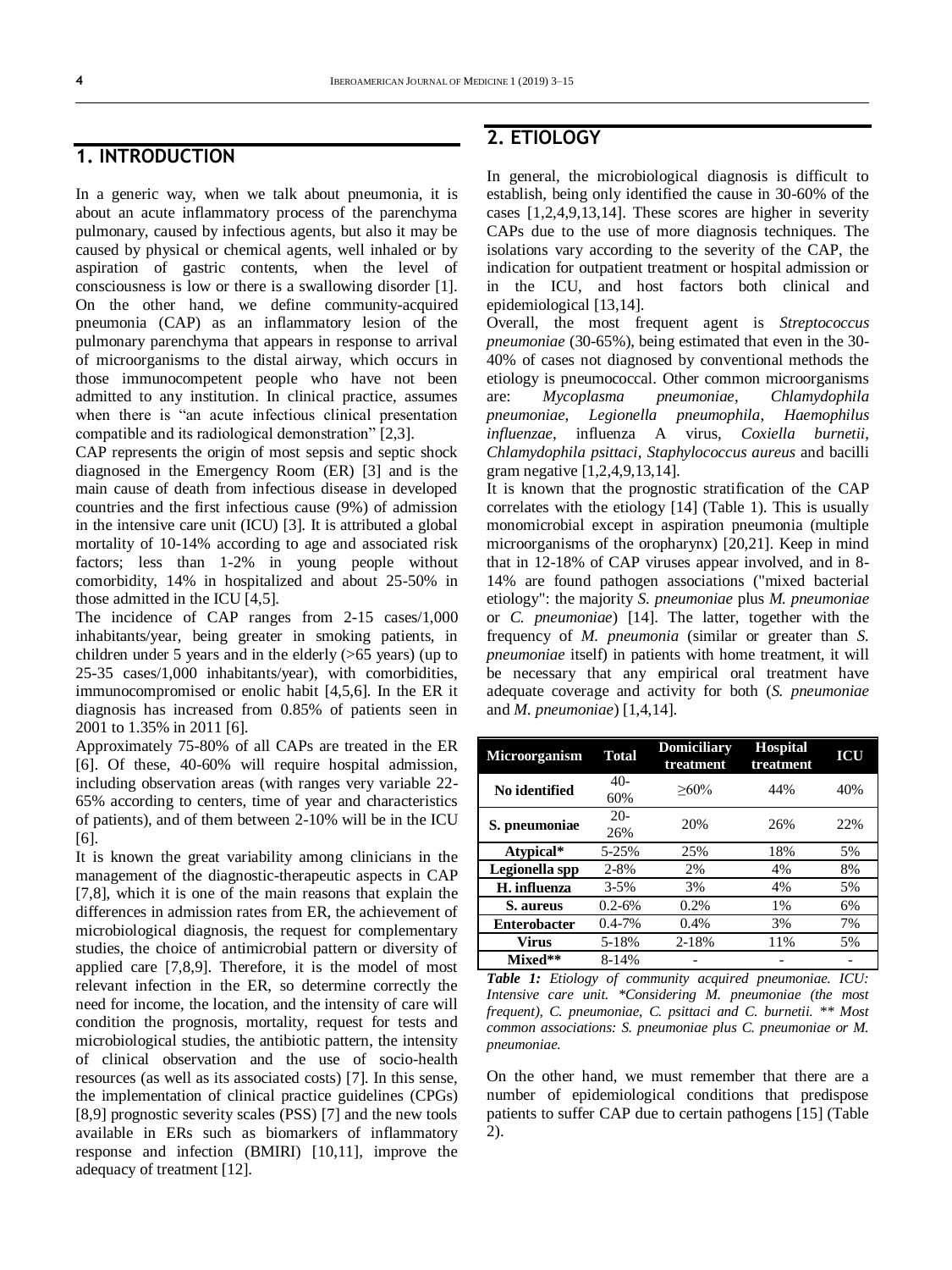#### **3. ANAMNESIS, PHYSICAL EXPLORATION AND CLINICAL MANIFESTATIONS**

The general condition of the patient and his level of awareness must be evaluated, checking whether there are sepsis criteria [30,31]. We must look for signs of gravity, including dyspnea, tachypnea, cyanosis, use of accessory muscles, paradoxical breathing and edema [14]. Table 3 summarizes some of the criteria for hospital referral and probable admission.

| <b>Elderly</b> patients                                    | S. pneumoniae, H. influenzae,<br>gramnegative bacilli, L.<br>pneumophila, anaerobes,<br>influenza virus A and B, M.<br>catarrhalis |
|------------------------------------------------------------|------------------------------------------------------------------------------------------------------------------------------------|
| Elderly and institutionalized<br>patients                  | S. pneumoniae, H. influenzae,<br>S. <i>aureus</i> , gramnegative<br>bacilli, P. aeruginosa, C.<br>pneumoniae, anaerobes            |
| COPD and smoking                                           | S. pneumoniae, H. influenzae,<br>C. pneumoniae, L. pneumophila                                                                     |
| Bronchiectasis and cystic<br>fibrosis                      | P. aeruginosa, S. aureus                                                                                                           |
| Ethylism                                                   | S. pneumoniae, K.<br>pneumoniae, anaerobes, S.<br>aureus                                                                           |
| Patients in prisons                                        | S. pneumoniae, M. tuberculosis                                                                                                     |
| Contact with birds and farm<br>animals                     | Chlamydophila psittaci                                                                                                             |
| Contact with horses and cattle                             | Coxiella burnetii                                                                                                                  |
| Contact with rabbits                                       | Francisella tularensis                                                                                                             |
| Flu epidemic                                               | Influenza virus, S.<br>pneumoniae, H. influenzae, S.<br>aureus                                                                     |
| Septic mouth, aspiration                                   | Polymicrobial, anaerobes                                                                                                           |
| Advanced HIV infection                                     | S. pneumoniae, H. influenzae,<br>P. jiroveci, M. tuberculosis                                                                      |
| Parenteral drug administration                             | S. aureus, anaerobes                                                                                                               |
| Steroid treatment                                          | S. aureus, Aspergillus spp, L.<br>pneumophila                                                                                      |
| Comorbidities (diabetes, liver<br>disease, kidney failure) | S. pneumoniae, H. influenzae,<br>gramnegative bacilli                                                                              |
| Antibiotics administered<br>recently                       | Resistent S. pneumoniae, P.<br>aeruginosa                                                                                          |
| Exposure to conditioned air or<br>cooling towers           | L. pneumophila                                                                                                                     |
| Recent trip to Southeast of Asia                           | B. pseudomallei, coronavirus,<br>avian influenza                                                                                   |
| Recent trip to Southeast of<br><b>USA</b>                  | Coccidioides immitis                                                                                                               |

*Table 2: Clinical-epidemiological conditions related to specific pathogens. COPD: chronic obstructive pulmonary disease; HIV: Human immunodeficiency virus; USA: United States of America.*

The history will be performed whenever the clinical situation allows it. To reach a diagnosis of pneumonia is required first of all a detailed history that allows to put manifest related epidemiological or clinical conditions with specific pathogens (table 2) and thus classify the patient based on their prognostic factors, risk and associated

underlying diseases [1,12]. In the interrogation will be done special emphasis on: age, baseline, recent antibiotic treatments, associated diseases, fever, cough, expectoration, pleuritic pain, suspicion of aspiration and comorbidity that needs treatment taking into account the drugs that take the patient at that time. The syndromic diagnosis of CAP is based on the existence of an acute infection clinic accompanied by a recent pulmonary infiltrate on the chest x-ray, not attributable to another cause.

In relation to the clinical manifestations, three syndromes are usually considered depending of the clinicalradiological presentation form (Table 4). Is differentiation between typical and atypical pneumonia not always is accepted by all authors nor is it clinically evident, especially in elderly and sick people with comorbidities, so which is becoming less decisive in the overall management of the process and its "utility is reduced to young adults without diseases associated "[1,4,16].

In the case of the elderly, the form of presentation may be even more nonspecific and it is in them where we must increase the degree of suspicion: fever may be absent (due to the chronic use of anti-thermal or anti-inflammatory drugs), the expectoration is usually lacking and even the cough can be scarce [17,18]. It is not uncommon for the initial clinic of pneumonia in these patients is cognitive impairment, a fall, sphincter incontinence of recent onset or decompensation unexplained of their previous pathologies [17].

| Oxygen saturation by pulse oximetry <93%                                                                                                                                                                                                                                                         |  |  |
|--------------------------------------------------------------------------------------------------------------------------------------------------------------------------------------------------------------------------------------------------------------------------------------------------|--|--|
| Independent clinical signs of severe or alarm CAP                                                                                                                                                                                                                                                |  |  |
| SBP $\leq 90$ mmHg or MBP $\leq 60$ mmHg                                                                                                                                                                                                                                                         |  |  |
| Heart rate $\geq$ 20 bpm                                                                                                                                                                                                                                                                         |  |  |
| Respiratory rate $\geq 26$                                                                                                                                                                                                                                                                       |  |  |
| Individual assessment of high risk of morbidity and mortality                                                                                                                                                                                                                                    |  |  |
| In the presence of a score $\geq 2$ on the CRB-65 scale                                                                                                                                                                                                                                          |  |  |
| (individually assess CRB-65=1)                                                                                                                                                                                                                                                                   |  |  |
| Given the existence of sepsis criteria                                                                                                                                                                                                                                                           |  |  |
| Decompensation of underlying diseases                                                                                                                                                                                                                                                            |  |  |
| Immunosuppressed patients                                                                                                                                                                                                                                                                        |  |  |
| Pregnant patients                                                                                                                                                                                                                                                                                |  |  |
| Patients with risk factors for resistant pathogens                                                                                                                                                                                                                                               |  |  |
| Suspicion of aspiration pneumonia                                                                                                                                                                                                                                                                |  |  |
| History of recent admission (possibility of nosocomial origin)                                                                                                                                                                                                                                   |  |  |
| Oral intolerance                                                                                                                                                                                                                                                                                 |  |  |
| Situations or problems to complete domiciliary treatment                                                                                                                                                                                                                                         |  |  |
| Radiological complications (bilateral involvement, pleural                                                                                                                                                                                                                                       |  |  |
| effusion, cavitation, etc)                                                                                                                                                                                                                                                                       |  |  |
| Absent of insufficient clinical response (after 48-72 hours of                                                                                                                                                                                                                                   |  |  |
| correct treatment)                                                                                                                                                                                                                                                                               |  |  |
| Table 3: CAP: Community acquired pneumonia; SBP: Systolic                                                                                                                                                                                                                                        |  |  |
| $\mathbf{1}$ are $\mathbf{1}$ and $\mathbf{1}$ and $\mathbf{1}$ and $\mathbf{1}$ and $\mathbf{1}$ and $\mathbf{1}$ and $\mathbf{1}$ and $\mathbf{1}$ and $\mathbf{1}$ and $\mathbf{1}$ and $\mathbf{1}$ and $\mathbf{1}$ and $\mathbf{1}$ and $\mathbf{1}$ and $\mathbf{1}$ and $\mathbf{1}$ and |  |  |

*blood pressure; mbp: Medium blood pressure: bpm: Beats per minute; CRB-65: acronym for confusion, respiratory rate ≥30, SBP <90 mmHg or diastolic (DBP) ≤60 mmHg and age ≥65 years.*

Although they are not specific to pneumococcal CAP,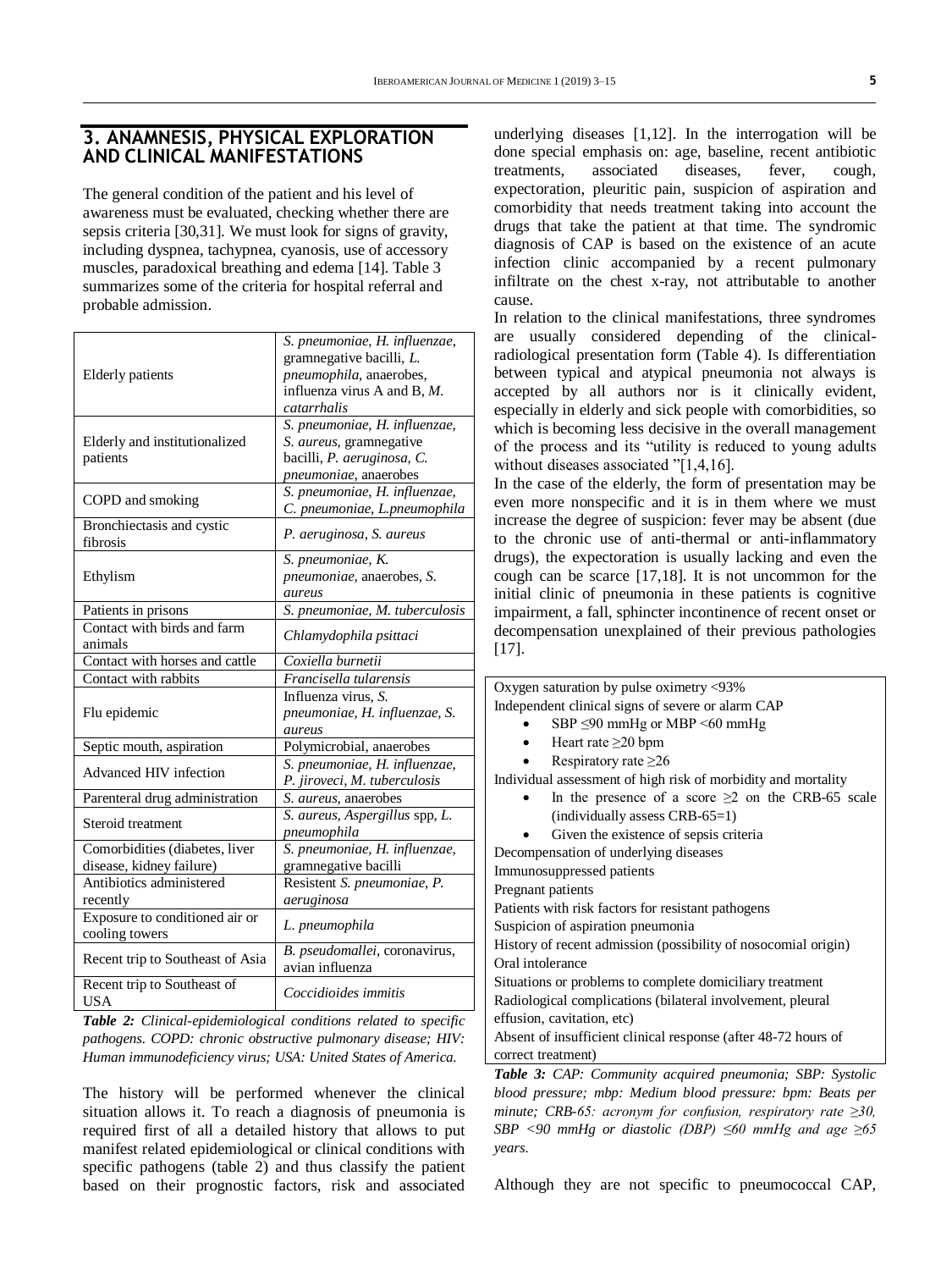when two or more of the following criteria are presented, the chances of the causative bacteria being S. pneumoniae significantly increase: sudden onset fever and chills, pleuritic pain, purulent or rusty expectoration, cold sores, auscultation of tubal murmur, image of lobar condensation with aerial bronchogram on the thorax radiography, leukocytosis (>10,000 leukocytes/mm3) or leukopenia (<4,000 leukocytes/mm3) [1,2]. On the other hand, a concentration of Procalcitonin (PCT)> 0.85 ng/ml also forces to consider the pneumococcus as the etiological agent of the CAP [19,20].

#### **4. COMPLEMENTARY STUDIES IN THE EMERGENCY ROOM**

Complementary studies that should be performed on a patient with suspicion or confirmation of CAP depend largely on the estimated severity, and therefore on whether the management is going to be outpatient or hospital. They may also vary according to: the difficulty in guiding each case, the presence or absence of complications, the existence of individual circumstances and the clinicalepidemiological characteristics [2,4,15,16]. In the case of low-risk CAP with home treatment, antibiotic administration could be initiated without further evidence than radiography at the Health Center [21,22].

In order to unify the management of CAP in the ER, it is recommended, whenever there is availability, to request and evaluate [1,2,4,20]:

 To all patients: posteroanterior and lateral chest radiography, hemogram and basic biochemistry [including glucose, ions, urea, creatinine, bilirubin, GOT (ATS), GPT (ALT)] and arterial blood gas [if Sat  $O<sub>2</sub>\leq 93\%$  or the respiratory rate>20 breaths per minute (bpm) or there is

cardiorespiratory comorbidity]. And if available, assess individually request in the ER: PCT and proadrenomedulin (proADM), as well as pneumococcal antigen and *Legionella* in urine.

- To all those who enter and/or meet sepsis criteria (described in Table 3), in addition to the previous studies request: sputum culture, two blood cultures and urine antigens for pneumococcus and *Legionella* spp., coagulation study, lactate , PCT and proADM. And if influenza virus is suspected and/or treatment is indicated: nasopharyngeal aspirate.
- If there is a significant pleural effusion, thoracentesis will be done requesting: pH, biochemistry, cells, Gram, culture. Assess pneumococcus and *Legionella* spp antigens and molecular biology techniques.
- Individually and according to availability in certain circumstances (CAP that does not respond to the treatment or suspicion of resistant or infrequent pathogens) obtain samples for serologies (first sample) and other techniques such as Ziehl-Neelsen staining, mycobacterial culture, molecular techniques, culture for fungi, Giemsa or Kinyoun staining, etc.

Table 5 summarizes utilities and indications of the complementary studies.

In the clinical practice, the accessibility and speed to determine BMIRI in many ERs produce that these are postulated as added criteria to the PSS and to the clinical examination to assess the severity and improve decisionmaking when predicting the diagnosis of bacterial CAP  $[19,20]$ , bacteraemia  $[23,24]$ , as well as to decide the appropriate treatment [9]. In fact, the combination of PSS and BMIRI is considered today as the best strategy for

|                                 | Acute presentation (days)<br>$\bullet$                                                               |
|---------------------------------|------------------------------------------------------------------------------------------------------|
|                                 | High fever ( $\geq$ 38 ° C) with chills.<br>$\bullet$                                                |
|                                 | Productive cough with purulent expectoration (rusty)<br>$\bullet$                                    |
|                                 | Pleuritic pain.<br>$\bullet$                                                                         |
| <b>Typical syndrome</b>         | Crackling and / or tubal murmur.<br>$\bullet$                                                        |
|                                 | Radiography of the chest well defined and homogeneous condensation with air<br>$\bullet$             |
|                                 | bronchogram. It usually corresponds, although it is not exclusive, with infection                    |
|                                 | by S. pneumoniae, H. influenzae or M. catarrhalis.                                                   |
|                                 | Subacute or insidious start.<br>$\bullet$                                                            |
|                                 | Predomain of extrapulmonary symptoms (especially at the beginning): variable<br>$\bullet$            |
|                                 | fever, arthromyalgia, headache, impaired consciousness, vomiting or diarrhea,                        |
|                                 | along with dry or poorly productive cough.                                                           |
|                                 | Radiology: variable, from multifocal involvement to interstitial patterns. Thus,<br>$\bullet$        |
| <b>Atypical syndrome</b>        | there is talk of: "zoonotic atypical CAP" (psittacosis, Q fever and tularemia),                      |
|                                 | "non-zoonotic atypical CAP" (M. pneumoniae, C. pneumoniae and Legionella                             |
|                                 | spp.), "Pneumonia caused by different respiratory viruses" (virus of influenza,                      |
|                                 | parainfluenza virus, adenovirus and respiratory syncytial virus).                                    |
|                                 | May be accompanied by other objective findings such as hyponatremia,<br>$\bullet$                    |
|                                 | hypophosphatemia or hematuria, especially in relation to Legionella spp.                             |
|                                 | Initially, larval or "atypical" that evolves towards a "typical" (not uncommon, for                  |
| Indeterminate or mixed syndrome | example, in cases of <i>Legionella</i> spp. infection) or without clear orientation to either of the |
|                                 | two syndromes or with data compatible with both.                                                     |

*Table 4: CAP syndromes depending on the clinical-radiological presentation form. CAP: Community acquired pneumonia.*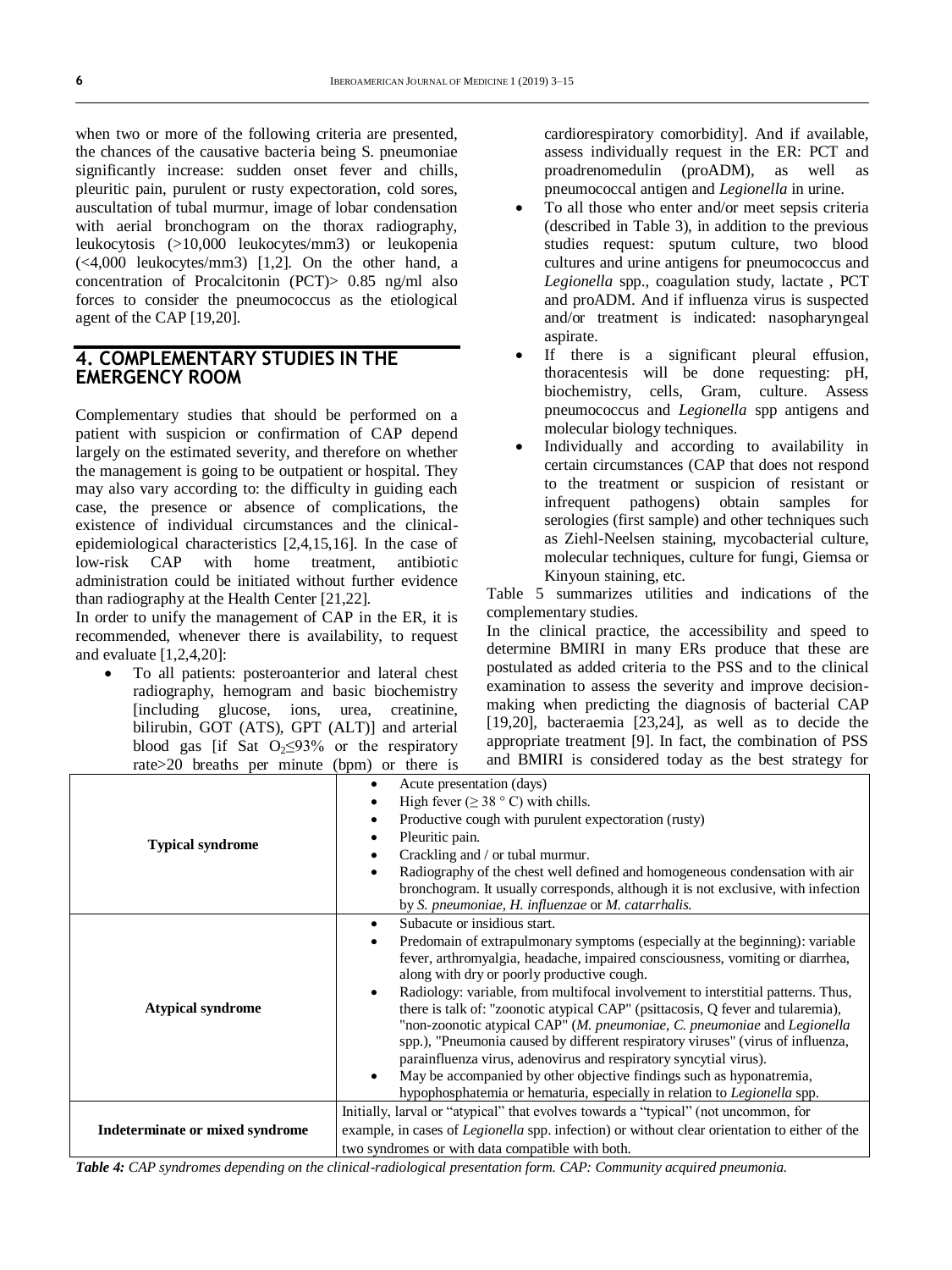**Posteroanterior and lateral chest X-ray:** It must be requested in all cases for diagnosis and establish the extension, location, as well as the possible existence of complications (cavitation or pleural effusion) and rule out other diseases that may occur with similar clinical manifestations. Bilateral or multilobar involvement or the existence of spillage are indicators of severity and admission. Occasionally, if it is performed early at the onset of symptoms, the radiological infiltrate that usually appears after 12 hours may be missing. And, therefore, it may be poorly demonstrated in the early stages of pneumonia, as may also occur in cases of dehydration, neutropenia and infection by certain pathogens (*P. jiroveci* in immunosuppressed). There is no radiological pattern that allows to recognize the etiology (it may be observed a condensation or single or multiple alveolar infiltrate, with anatomic, segmental or lobar distribution, or patched or interstitial). Sometimes the patient consults for a chest pain of pleuritic characteristics that is disproportionate to the scarce findings of the radiography; In such cases, special attention should be realized to the costophrenic sinuses as it may be the initial phase of a metaneumonic effusion. In addition, other possible findings including the presence of hilar or mediastinal lymphadenopathy or areas of atelectasis that may lead to the presence of an underlying pulmonary neoplasm not objectified so far should be assessed. Finally, it should not be assumed that any pulmonary infiltrate corresponds to pneumonia. The radiological resolution is usually after the clinic, but we must always indicate the performance of an X-ray to confirm its resolution from the 4th week after the end of the treatment.

**Blood count:** intense leukocytosis or leukopenia can guide the severity of the condition; The presence of anemia or thrombopenia may be used to assess the general situation of the patient.

**Basic biochemistry:** The presence of hyponatremia, renal insufficiency or hyperglycemia may have prognostic value. The alteration of liver function may guide the causative pathogen or influence the decision of the chosen treatment regimen.

**Oxygen saturation by pulse oximetry and/or arterial gasometry:** It should be performed when there is data on respiratory failure in young subjects and always in elderly patients or with basic pathologies, since it will be a valuable data to decide the need for hospitalization. Gasometry will also be useful when alteration of the acid-base balance is suspected by  $CO<sub>2</sub>$  retention or there are signs of tissue hypoperfusion.

**Elementary coagulation:** It may be useful in selected cases and forced in a sepsis situation.

**Blood cultures:** The extraction of 2 samples is recommended in patients who are going to enter and always before the start of antibiotic treatment (which should not be delayed by obtaining the cultures). They are useful for adjusting treatment and identifying a subgroup of high-risk patients since bacteraemia is associated with higher mortality.

**Sputum analysis (Gram stain and culture):** In selected cases (re-entry) it may be useful (the presence of abundant gram positive diplococci as a predominant species suggests the diagnosis of pneumococcal pneumonia); The highest profitability is obtained when the sample is of good quality (Murray grades IV and V, with  $\langle 10 \rangle$  squamous cells and  $\langle 25 \rangle$  PMN/field at 100 magnifications), is taken before the start of antibiotic treatment and is transported with Quick to the laboratory (in less than 30 minutes). In severe patients or with suspected unusual or resistant microorganism, its performance is convenient.

**Pneumococcal antigen in urine** is a quick method and may be useful especially in severe cases. Its sensitivity in direct urine is around 66% and 75-85% when there is bacteremia, while the specificity is >95%. The result may be obtained in a short time (15 minutes). Some limitations include the possibility of false positives in cases of pneumococcal colonization or infections by other species of *Streptococcus* spp.

**Legionella antigen in urine** should be requested especially in severe and epidemiologically possible cases; normally after checking the negativity of the pneumococcal antigen. It should be noted that it only detects serogroups of type 1 (responsible for> 90% of cases in humans).

We must bear in mind that the positivity results may be present for weeks or months after pneumonia (so it will be necessary to assess this issue if a new episode arises in a patient previously diagnosed with CAP due to *S. pneumoniae* or *Legionella* serotype 1).

#### **Antigenic study of seasonal flu**

*Table 5: Complementary studies in the initial approach to pneumonia in the Emergency Department. PMN: Polymorphonuclear; CAP: Community acquired pneumonia.*

prognostic assessment and prediction of mortality in patients with CAP [20]. Table 6 summarizes the recommendations and utilities for their use. Serum PCT is a more specific bacterial infection marker than C-reactive protein (PCR). PCT concentrations increase 4 hours after the onset of a bacterial infection and not in inflammation or viral infection. Thus, it may be useful for the diagnosis of bacterial infection in CAP [20]. But, it should be considered that a single value of PCT, especially in early stages, could be negative. PCT seriation offers greater diagnostic capacity [19]. Attending to proADM, it is a great predictor of mortality at 28-30 days, so it is being used in combination with prognostic scales and PCT to

confirm bacterial involvement and decide patient admission [25].

Finally, attending to lactate as a marker of severity in the ER in CAP, its elevation indicates a state of tissue hypoperfusion (which may be associated with different etiologies, not only severe bacterial infection) that must be correlated with acidosis proven in gasometry [20,26].

#### **5. PROGNOSTIC AND GRAVITY ASSESSMENT OF THE PATIENT WITH CAP**

Although there are multiple PSS, the Fine or Pneumonia Severity Index (PSI) [27] and CURB-65 [28] scales are the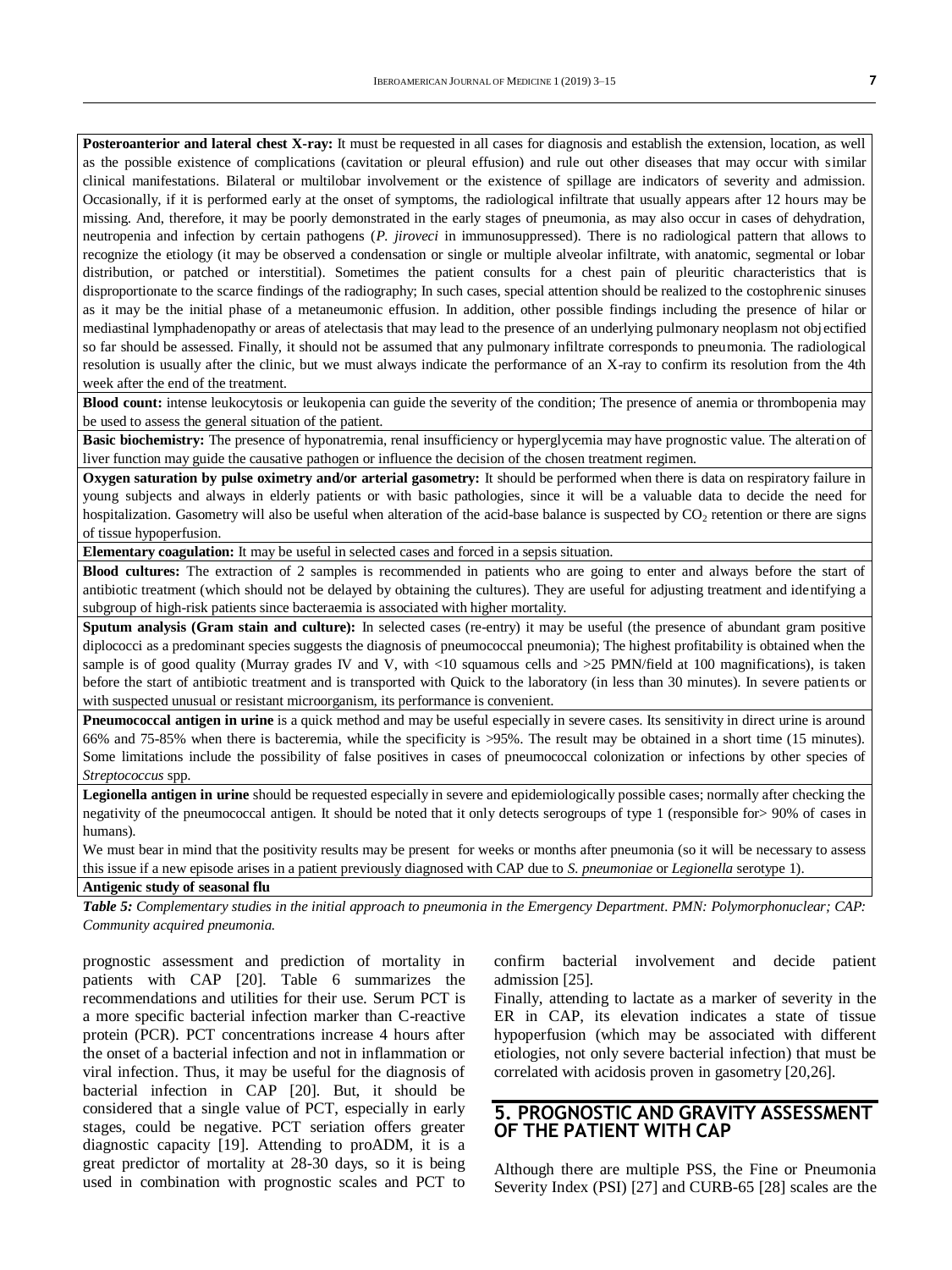most validated and recommended, and have been shown to have a similar ability to recognize patients at risk to die within 30 days [6]. Although, at present, the PSS known as SCAP (Severity Community Acquired Pneumonia) or "PS-CURXO80" [29], is being used more frequently for the classification of risk it performs and for predicting severity, need for mechanical ventilation (MV) and possible evolution to septic shock and admission to the ICU.

PSI combines 20 items related with demographic, morbidity, exploratory, laboratory and radiological findings defining 5 risk classes (Table 7) in relation to 30 day mortality [27]. Depending on the assigned risk class, it recommends outpatient treatment (groups I-II), observation in the ER in class III, and hospital admission in classes IV-V. The PSI identifies well the low risk of mortality in classes I-III and helps us decide "discharge", but may underestimate the severity, especially in young people with hypoxia, and does not assess additional criteria and circumstances that should be taken into account [2,7-9].

Hence the concept of "Fine scale or modified PSI (PSIm)" [6], as a necessary update of the classic PSI, indicating the admission of low-risk patients (I-III) who present with respiratory failure (PaO<sub>2</sub><60 mmHg) or concentrations of PCT>1 ng/ml (at least under observation) or any of the additional criteria indicated in Table 8. At his manner, most of the limitations and weaknesses of the PSI scale are saved. 16-27% of patients admitted to the ICU by CAP are initially classified with an I-III PSI and in them the most frequent reason for admission is due to respiratory failure  $(PaO<sub>2</sub>< 60 mmHg and/or SatO<sub>2</sub>< 90%).$  The use of the PSIm in the ER improves the adequacy of the income [6-9].

Therefore, in addition to the factors indicated in the PSS mentioned, which confer a punctual and static assessment of the CAP, and those dependent on the patient's own functional status, other independent and dynamic additional criteria must be taken into account, such as the infection itself and the systemic inflammatory response, which influence and determine the prognosis in the first hours of the patient's stay in the ER [5,7,19]. Among these are: the estimation of the probability of bacteraemia, the

existence of sepsis or septic shock as stages of a dynamic process, and the inclusion of BMIRI to collaborate in the decision of admission and/or more appropriate location [6,20].

The clinical situation of the patient with CAP, according to the criteria of sepsis and septic shock is essential [30,31], and determines that the patient should be reassessed after a few hours (8-12-24), and, by therefore, at least, remain under observation of the ER [6]. In addition, the frequency of bacteraemia increases with the severity of the clinical picture (17-31% in sepsis and 30-45% in septic shock) [32]. Although all vital signs have been associated as individual predictors of mortality [(RR≥26 rpm, HR≥120 bpm, Tª>38.3 °C and SBP≤90 mmHg]. SBP is the best marker, as a hemodynamic sign, independent predictor 30 day mortality and the need for MV and/or support with inotropic agents [29,33]. It is important to remember that a constant search for clinical evidence prior to hypotension is necessary to identify the serious patient, since although SBP is a good prognostic marker, it is not an early shock [34]. In fact, the new sepsis criteria (SOFA) are not sufficient in patients who classify with low risk to predict a bad evolution [35], that if they can advance BMIRI [20].

Due to that, the British Thoracic Society (BTS) prepared the CURB-65 scale [28], acronym for confusion, urea>44 mg/dl, RR≥30 rpm, SBP<90 mmHg or DBP≤60 mmHg and age≥65 years, defining 6 risk groups (Table 9). It better detects high-risk patients (classes 3-5) who should be admitted, but it also has great limitations, among which are the power to overestimate and indicate admission in many of those over 65 by the criteria of age, which should not be the only indicator of income at present, nor does it value oxygen saturation or PaO<sub>2</sub> [6]. The assessment of "confusion" may be done with a questionnaire of ten questions or simply assessing the appearance of disorientation in time, space or person. The calculation is made by adding 1 point for each variable present with a range between 0-5 points [28].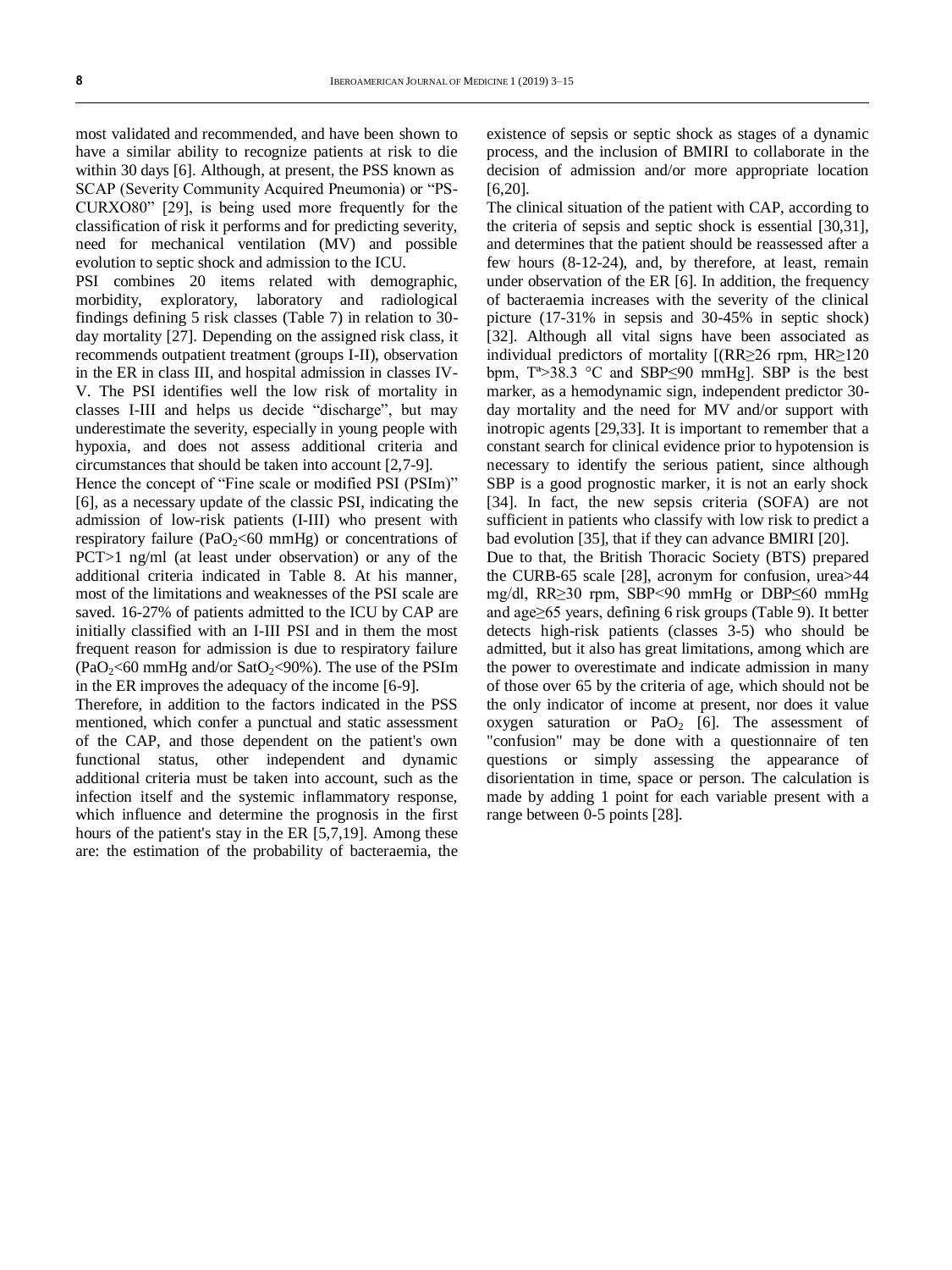| <b>BMIRI</b>          | <b>Clinical significance</b>                                                                                                                                                                                                                                                                                             | <b>Utility/limitations</b>                                                                                                                                                                                                                                                                               |
|-----------------------|--------------------------------------------------------------------------------------------------------------------------------------------------------------------------------------------------------------------------------------------------------------------------------------------------------------------------|----------------------------------------------------------------------------------------------------------------------------------------------------------------------------------------------------------------------------------------------------------------------------------------------------------|
| $PCT$ (ng/ml)         | <0.05: Prediction of other processes<br>or viral CAP<br>0.10-0.5: Suspicion of atypical<br>pathogens<br>>0.85: Suspicion of S. pneumoniae<br>>1: Prediction of bacteremia. Entry<br>indication Higher mortality<br>Possible evolution to sepsis-SS.<br>>5: Higher mortality at 30 days<br>>10: Evaluate admission to ICU | Determine for diagnosis of CAP, its etiology,<br>discard<br>bacteremia, adequate indication of discharge or<br>admission.<br>More performance than the rest of BMIRI for<br>diagnosis of CAP, its etiology and bacteremia.<br>Lower performance than proADM in predicting<br>mortality with/without PSS. |
| $proADM$ ( $nmol/L$ ) | <0.75: Possibility of home treatment<br>0.75-1.5: Hospital observation<br>>1.5: Admission required. Higher<br>mortality Possible evolution to<br>sepsis-SS.                                                                                                                                                              | Determine for prognosis of complications and<br>mortality and<br>indication of registration or admission.<br>Better performance than the rest of BMIRI in<br>prediction of mortality with/without PSS.                                                                                                   |
| PCR (mg/ml)           | ≥60: Prediction of CAP compared to<br>other cardiorespiratory processes.<br>$\geq$ 125: Suspicion of typical NAC<br>versus atypical NAC, higher<br>mortality at 30 days.<br>$\geq$ 200: Bacteremia prediction.                                                                                                           | Lower performance than PCT for etiology,<br>bacteraemia and<br>forecast.<br>Lower performance than lactate, PCT and<br>proADM in predicting mortality.<br>Use if no other BMIRI is available                                                                                                             |
| Lactate $(mmol/L)$    | $>$ 2: Monitor arterial lactate<br>$>$ 2.5: Higher mortality. Monitor to<br>see response to treatment<br>$>$ 3.5-4: Mortality $>$ 25% at 7 and 30<br>days, regardless of hemodynamic<br>situation                                                                                                                        | -Determine if there are clinical severity criteria<br>$(sepsis-SS)$<br>-Seriation at 8-12 hours to check clearance in<br>patients with initial lactate $>2$ mmol/L upon arrival<br>at the ER.                                                                                                            |

*Table 6: Recommendations on the use of biomarkers in patients affected of CAP in ER. BMIRI: Biomarker of inflammatory response and infection; CAP: Community acquired pneumonia; ER: Emergency Room; PCT: Procalcitonin; PCR: C-reactive protein; proADM: proadrenomedulin; PSS: Prognostic severity scales; SS: septic shock.*

In Primary Care, the CRB-65 scale [4,7,22], acronym for confusion, RR≥30 rpm, SBP<90 mmHg or DBP≤60 mmHg and age≥65 years is recommended, so that admission would be indicated (therefore hospital referral as previously indicated) with≥2 criteria. In cases with CRB-65=1, it should be assessed individually (and take into account the existence of criteria or situations included in tables 3 and 8) [7,21,22].

In addition, an individual assessment must be made in each case by the emergency physician, and that is why most of the guidelines recommend following 3 steps to decide the admission or home treatment of the CAP [4,7]:

- Assess possible conditions that hinder or compromise home care (social or psychiatric problems that make suspect poor treatment compliance or intolerance to oral treatment or respiratory failure) and the so-called additional criteria.
- Once the foregoing has been assessed, evaluate the risk in the PSIm or CURB-65 prognostic scales.

Finally, a judicious clinical evaluation should be applied with all the available elements including the characteristics and possibilities of each hospital (existence or not of observation, consultations, day hospital, etc.), opting in

doubtful cases for the safer decision for the patient. Cases of patients with CAP that meet sepsis criteria should at least remain under observation to see their immediate evolution [7,30].

Other PSS have emerged in recent years. Among them, the one known as SCAP (Severity Community Acquired Pneumonia) or "PS-CURXO80" [29], which contains 2 major and 6 minor variables and is already used in multiple centers and recommended by many experts. This is because, in addition to predicting mortality as does the PSI and CURB-65, it has been validated and is able to predict the need for MV and evolution to septic shock [7]. The SCAP scale defines a CAP as severe (SCAP) if the patient has at least one major criterion or two minor criteria [29].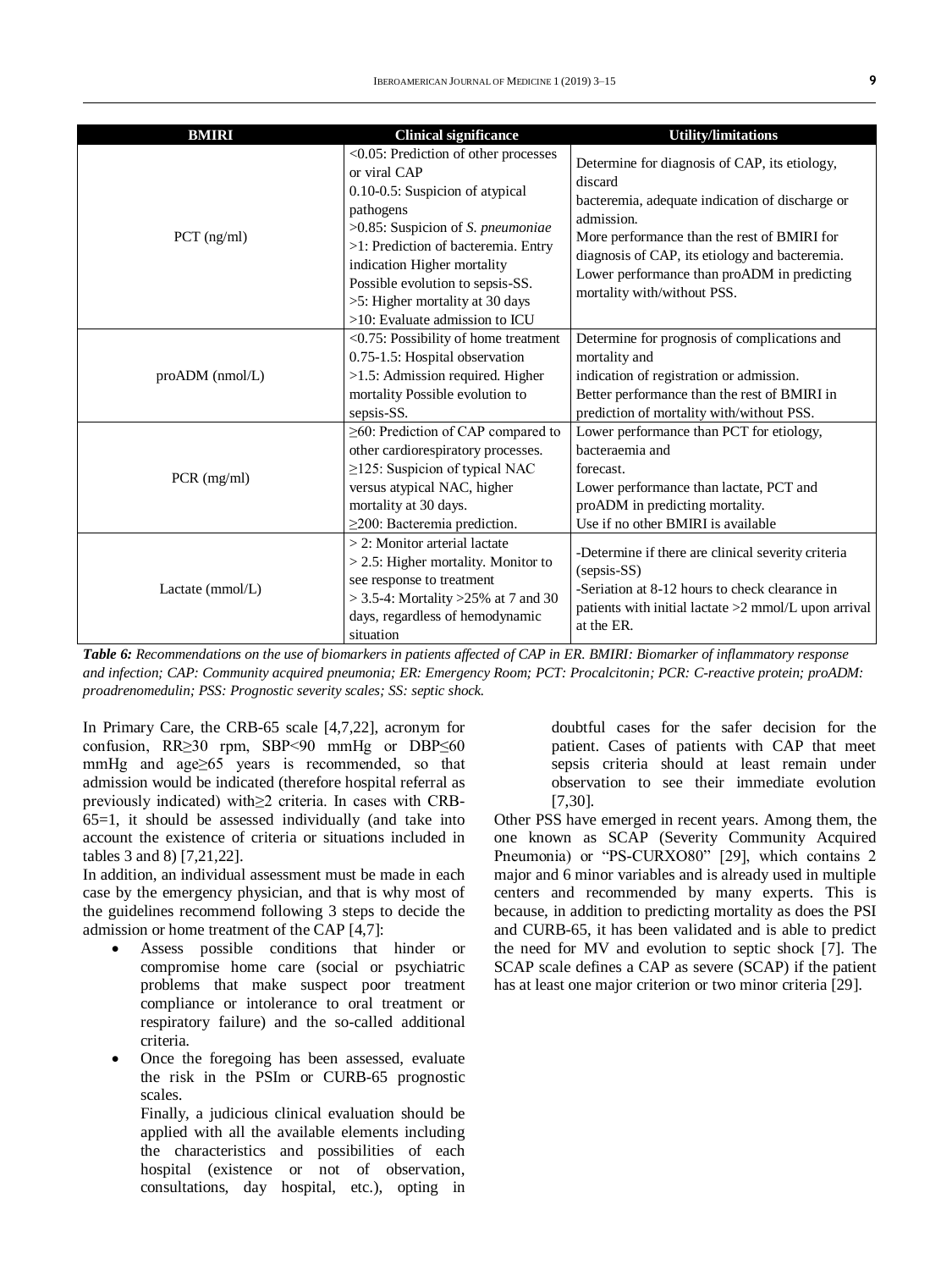| <b>CHARACTERISTICS</b>                                     |                  | <b>SCORE</b>           |                                                                   | $PaO2 < 60$ mmHg or $O2$ saturation by pulse oximetry                  |                     |
|------------------------------------------------------------|------------------|------------------------|-------------------------------------------------------------------|------------------------------------------------------------------------|---------------------|
| <b>Demographic factors</b>                                 |                  |                        | $<$ 90%.                                                          |                                                                        |                     |
| Age (in years)                                             |                  |                        | $\bullet$                                                         | Evidence of a decompensated comorbidity.                               |                     |
| Men                                                        |                  | Age                    | $\bullet$                                                         | Existence of pleural effusion or radiological cavitation.              |                     |
| Women                                                      |                  | Age $-10$              | $\bullet$                                                         | Multilobular or bilateral radiological involvement.                    |                     |
| Nursing home resident                                      |                  | $+10$                  | $\bullet$                                                         | Criteria for sepsis and/or suspected bacteremia.                       |                     |
| <b>Coexisting illnesses</b>                                |                  |                        | $\bullet$                                                         | Procalcitonin $\geq$ 1 ng/ml and/or proADM $\geq$ 1.5 nmol/L           |                     |
| Neoplastic disease                                         |                  | $+30$                  |                                                                   | and/or lactate $\geq$ 2 mmol/L                                         |                     |
| Liver disease                                              |                  | $+20$                  | $\bullet$                                                         | Situations or factors that prevent proper home                         |                     |
| Congestive heart failure                                   |                  | $+10$                  |                                                                   | treatment such as oral intolerance, social problems                    |                     |
| Cerebrovascular disease                                    |                  | $+10$                  |                                                                   | (dependent patient with no available caregiver,                        |                     |
| Renal disease                                              |                  | $+10$                  |                                                                   | psychiatric disorders, ethylism, etc.)                                 |                     |
| <b>Findings on physical examination</b>                    |                  |                        | $\bullet$                                                         | Lack of response to previous antibiotic treatment (after               |                     |
| Altered mental status                                      |                  | $+20$                  |                                                                   | 72 hours of having initiated adequate antibiotic                       |                     |
| Respiratory rate $\geq$ 30/min                             |                  | $+20$                  | treatment in the presence of a clinical or radiological           |                                                                        |                     |
| Systolic blood pressure <90 mmHg                           |                  | $+20$                  | worsening)                                                        |                                                                        |                     |
| Temperature <35 $\degree$ C or $\geq$ 40 $\degree$ C       |                  | $+15$                  | Table 8: Additional criteria and risk factors that condition the  |                                                                        |                     |
| Pulse $\geq$ 125 beats/min                                 |                  | $+10$                  |                                                                   | admission of patients with PSI I-III. PSI: Pneumonia severity          |                     |
| Laboratory and radiographic findings                       |                  |                        |                                                                   | index; PaO <sub>2</sub> : Partial arterial oxygen pressure; O: Oxygen; |                     |
| Arterial pH <7.35                                          |                  | $+30$                  | proADM: proadrenomedulin                                          |                                                                        |                     |
| Blood urea $\geq$ 30 mg/dl (11 mmol/l)                     |                  | $+20$                  |                                                                   |                                                                        |                     |
| Sodium <130 mmol/l                                         |                  | $+20$                  | $\qquad \qquad \bullet$                                           | C Confusion. Disorientation in time, space and person                  |                     |
| Glucose $\geq$ 250 mg/dl (14 mmol/l)                       |                  | $+10$                  | U Plasma urea> $44$ mg / dl (BUN > 19.4 mg/dl or > 7<br>$\bullet$ |                                                                        |                     |
| Hematocrit <30%                                            |                  | $+10$                  | mmol/l                                                            |                                                                        |                     |
| Partial pressure of arterial oxygen <60                    |                  | $+10$                  | $\bullet$                                                         | <b>R</b> Respiratory Rate $\geq$ 30 rpm                                |                     |
| mmHg or oxygen saturation <90%                             |                  | $+10$                  |                                                                   | <b>B</b> Systolic BP <90 mmHg or diastolic BP $\leq$ 60 mmHg           |                     |
| Pleural effusion                                           |                  |                        |                                                                   | 65 Age $\geq$ 65 years                                                 |                     |
| <b>RISK CLASS</b>                                          |                  | <b>RECOMMENDED</b>     | <b>Score</b>                                                      | <b>Stratification</b>                                                  | <b>Mortality</b>    |
| (POINTS)                                                   | <b>MORTALITY</b> | <b>SITE OF CARE</b>    |                                                                   | Possible outpatient                                                    | Low $(0.7\%)$       |
| $I(\leq 50)$                                               | 0.1%             | Outpatient             | $\bf{0}$                                                          | treatment                                                              |                     |
| $II(51-70)$                                                | 0.6%             | Outpatient             |                                                                   | Possible outpatient                                                    |                     |
| $III(71-90)$                                               | 2.8%             | <b>Brief</b> inpatient | $\mathbf{1}$                                                      | treatment                                                              | Low $(2.1\%)$       |
| IV (91-130)                                                | 8.2%             | (Observation)          |                                                                   | Hospital admission                                                     |                     |
| V(>130)                                                    | 29.2%            | Inpatient (Evaluate    | $\overline{2}$                                                    | (observation-ECU-                                                      | Intermediate (9.2%) |
|                                                            |                  | ICU)                   |                                                                   | plant)                                                                 |                     |
|                                                            |                  | Inpatient (Evaluate    |                                                                   | Hospital admission in                                                  |                     |
|                                                            |                  | ICU)                   | 3                                                                 | the plant (value ICU)                                                  | High (14.5%)        |
| Table 7: PSI prognosis scale for pneumonia. PSI: Pneumonia |                  |                        | Hospital admission                                                |                                                                        |                     |
| severity index; ICU: Intensive Care Unit.                  |                  |                        | $4 - 5$                                                           | (consider ICU)                                                         | Very high (>40%)    |

*severity index; ICU: Intensive Care Unit.*

*Table 9: CURB-65 Scale. In the case of the existence of any of the additional criteria indicated in Table 7, even with CURB-65 score of 0-1, the patient should be admitted.*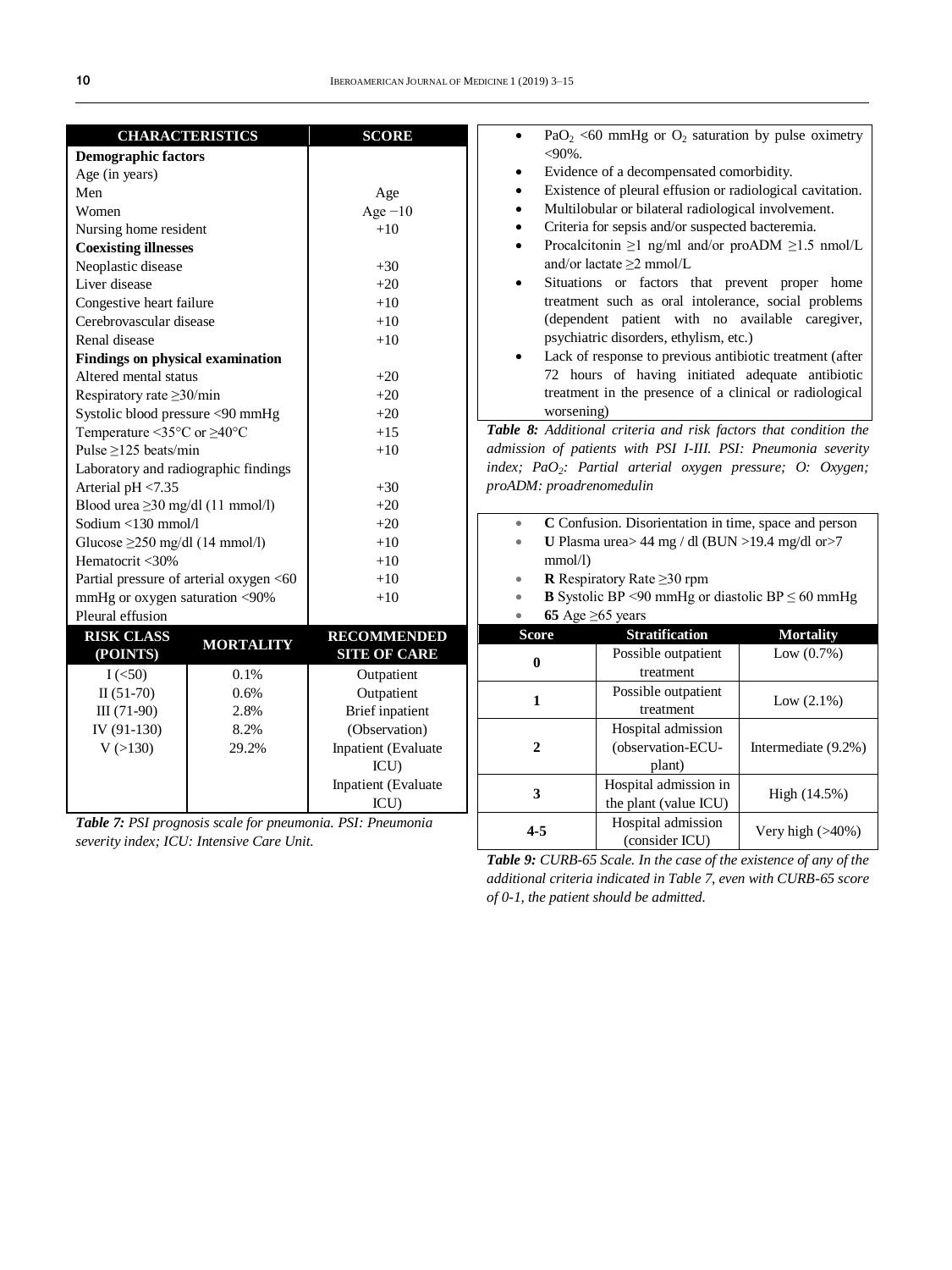**Modified PSI I and II (direct home treatment recommendation):** If you do not have a strict admission criteria for another reason, the patient may be treated at home for 7 days with one of the following 5 treatments:

- Amoxicillin po (1 g/8 h for 7 days) + azithromycin po (500 mg/24 h for 5 days).
- Amoxicillin-clavulanic po  $(875/125 \text{ mg} \text{ every } 8 \text{ h or } 2000/135 \text{ mg}/12 \text{ h for } 7 \text{ days})$  + azithromycin po  $(500 \text{ mg}/24 \text{ h for } 5 \text{ g})$ days).
- Cefditoren po (400 mg/12 h for 7 days) + azithromycin po (500 mg/24 h for 5 days).
- Moxifloxacin po (400 mg/24 h for 7 days).

Levofloxacin po (500 mg/12 h for the first 2-3 days and then 500 mg every 24 hours until 7 days are completed).

**PSI III (will require observation -24 hours- or admission to a short stay unit -1 to 3 days- prior to discharge)** and treatment for 7 days (except azithromycin to be administered only 5 days) with one of the following 4 treatments (first dose iv and then po):

- Ceftriaxone iv  $(2 \text{ g}/24 \text{ h})$  + azithromycin iv or po (500 mg/24 h). For sequential therapy ceftriaxone iv may be changed to cefditoren 400 mg/12 h po until 7 days are completed.
- Amoxicillin-clavulanic iv (1 g/8 h) + azithromycin iv or po (500 mg/24 h). For sequential therapy, it may be changed to amoxicillin-clavulanic acid (875/125 mg every 8 hours or 2000/125 mg/12 hours) until 7 days are completed. Moxifloxacin (400 mg/24 h) iv first doses and then po.
- Levofloxacin (500 mg/12 h the first 2-3 days and then 500 mg/24), first doses iv and then po.

**PSI IV and V (will require admission to hospitalization in the plant),** unless for other reasons it is decided to treat in residence,

socio-sanitary center, or in hospitalization at home (assuming the bad prognosis). It will be done for 7-10 days (except for azithromycin to be administered only 5 days) with one of the following 4 treatments:

- Ceftriaxone iv (2 g/24 h) + azithromycin iv or po (500 mg/24 h). After clinical stabilization for sequential therapy ceftriaxone iv can be changed to cefditoren 400 mg/12 h po until 7-10 days are completed.
- Amoxicillin-clavulanic iv (1 g/8 h) + azithromycin iv or po (500 mg/24 h). For sequential therapy, it may be changed to amoxicillin clavulanic acid (875/125 mg every 8 h or 2000/125 mg/12 h) until 7-10 days are completed.
- Moxifloxacin (400 mg/24 h) iv first doses and then po.
- Levofloxacin (500 mg / 12 h the first 2-3 days and then 500 mg / 24), first doses iv and then po.

If the patient requires admission to the ICU: it will be done for 10-14 days (except if azithromycin is used, which will be administered only 5 days) with one of the following treatments:

[Ceftriaxone iv  $(2 \frac{g}{24} h)$  or cefotaxime iv  $(2 \frac{g}{8} h)] +$  [Azithromycin iv  $(500 \frac{mg}{24} h)$  or levofloxacin iv  $(500 \frac{mg}{12} h)$  or moxifloxacin iv (400 mg/24 h)]

*Table 10: Recommendations for empirical antimicrobial treatment in CAP according to PSI score. CAP: Community acquired pneumonia; PSI: Pneumonia Severity Index; po: orally; iv: intravenous; h: hours.*

## **6. TREATMENT**

The difficulty in the etiological diagnosis means that in several cases an empirical treatment is indicated, except when the microbiological diagnosis is confirmed in the ER, which allows us to establish a targeted treatment. The therapeutic recommendations are generally established according to the PSI classification and the fate of the patient decided [2,36-38].

Regardless of the pattern and the indicated antimicrobials, the first appropriate doses of antibiotic should always be administered as early as possible in the ER itself (immediately if there is sepsis or septic shock), which decreases hospital stay and mortality in both patients mild as in those who present with sepsis or with septic shock [39].

Table 10 shows the recommendations of empirical treatment orally (po) or intravenously (iv) according to the patient's destination. This table will be applicable for the majority of CAP cases treated in ER [1,4,15,36-38]. On the other hand, Table 11 summarizes the treatment recommendations in special situations [4,21,36-41]. If the antigenic study of seasonal flu is positive, oseltamivir 75 mg/12 hours will be indicated [36].

In addition, some important considerations in the election of the antimicrobial pattern in the CAP:

- The decision of the antibiotic regimen (monotherapy or combination therapy) must take into account the antimicrobials administered in the three months prior to the patient to select a different class of antimicrobials, as well as the severity of the clinical situation that the combination therapy could recommend up to the isolation of the etiologic agent or the improvement of the patient [1,4].
- In order to establish antimicrobial treatment, the existence of risk factors for resistant pathogens should be considered (Table 12) that may change the antibiotic pattern decision [4,41-44].
- In relation to the "concentration-dependent antibiotics": within this group, looking for the most appropriate option, we must point out that moxifloxacin (400 mg/24 h) is 4-8 times more active than levofloxacin against *S. pneumoniae*. Although the serum concentration of levofloxacin (Cmax) is higher than that of moxifloxacin, to obtain a value of the area under the curve similar to that of this one, levofloxacin should be administered at doses of 500 mg/12 h [1,45]. The exposure time during the 24 h of the day or area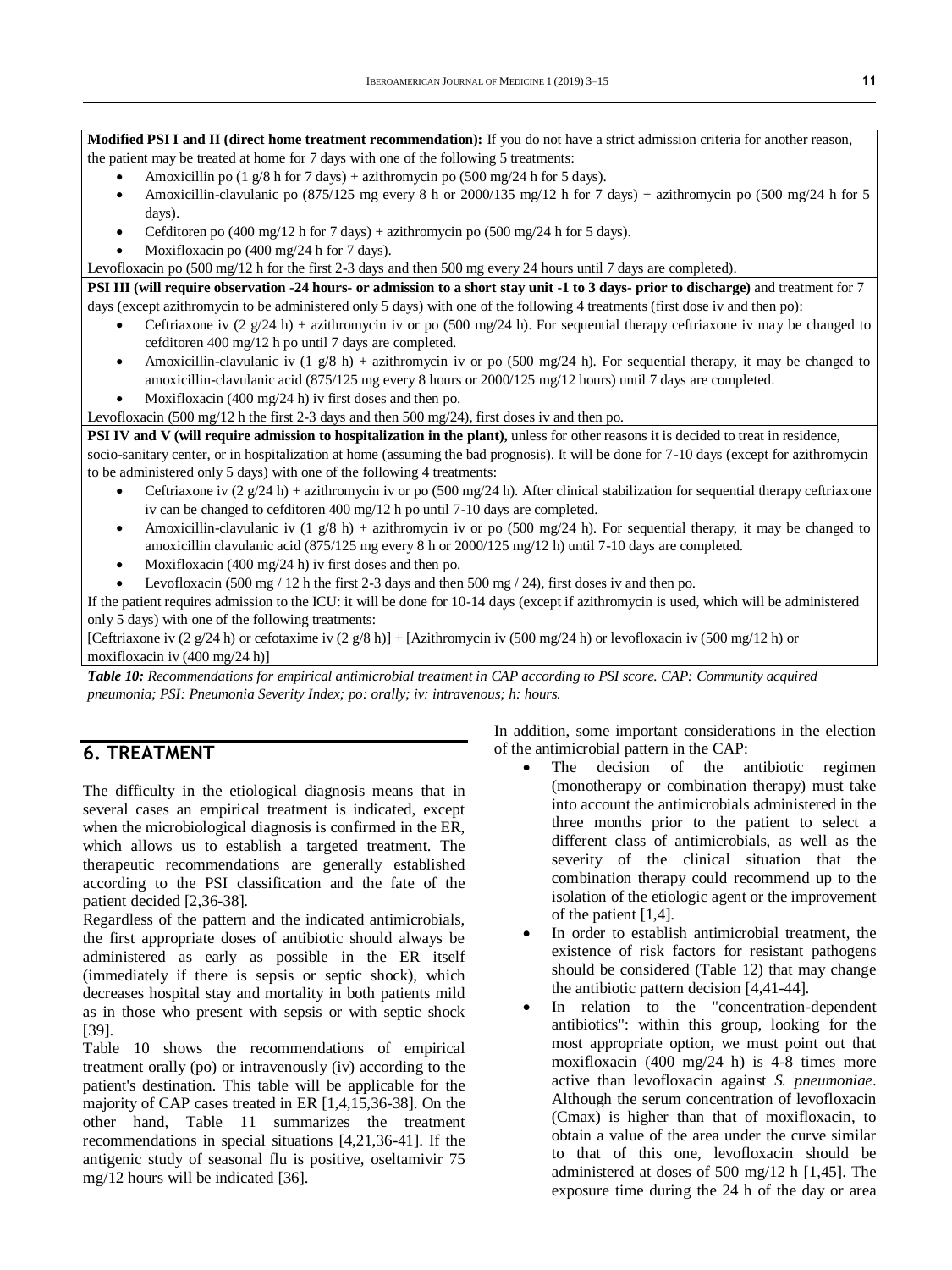under the achieved inhibitory curve  $(ABC_{24}/MIC)$ , is transcendental to estimate the clinical efficacy, since, the greater this is (for *S. pneumoniae* it should always be≥30 mg/h/l), will increase clinical success and decrease the possibility of development of mutants and resistance, a crucial fact that occurs with moxifloxacin orally (according to the CMIs its  $ABC_{24}/MIC$  is between 96-384 mg/h/l) , while for levofloxacin or azithromycin (orally) they are  $35$  and  $3 \text{ mg/h/l}$ . respectively [14,60-62].

- In relation to "time-dependent antibiotics": for aminopenicillins and cephalosporins it is necessary that at least the T>MIC (time on the MIC) is 40-50% of the time between two doses of the drug to be effective. Within this group and against *S. pneumoniae*, cefditoren is several times more active than amoxicillin-clavulanic, although in practice the PK-PD (pharmacokinetic/pharmacodynamic) parameters of both are superimposable with doses of 400 mg/12 h of cefditoren and 2,000/125 mg/12 h dose of the delayed amoxicillin-clavulanic formulation for 10 days for a CAP. Thus, according to its MICs, the foreseeable in vitro activity of cefditoren is 94% with doses of 200 mg/12 h and 99.8% at doses of 400 mg/12 h, which makes this last guideline the best option among cephalosporins orally [45-47].
- In elderly patients avoid the use of fluoroquinolones if there is a risk of infection by enterobacter due to the high percentage of

**If positive antigenuria against** *Legionella* **spp. (and other etiologies are ruled out):** it will be done for 10-14 days with one of the following treatments):

- Fluoroquinolones: moxifloxacin iv or po (400 mg/24 h) or levofloxacin iv or po (500 mg/24 h).
- Macrolides: iv or po azithromycin (500 mg/24 h) or clarithromycin (500 mg/12 h).

**If antigenuria positive for pneumococcus and there is suspicion of bacteremia:** it will be performed for 10-14 days (except for azithromycin to be administered only 5 days):

[Ceftriaxone iv (2  $g/24$  h) or cefotaxime iv (2  $g/8$  h)]. + Azithromycin iv (500 mg/24 h).

**If aspiration pneumonia is suspected, lung abscess or anaerobic pathogen involvement:** it will be done for 14 days of treatment, at least) with one of the following treatments:

- Amoxicillin-clavulanic iv (2 g/8 h).
- Ertapenem iv (1 g/24 h).
- Clindamycin iv  $(600 \text{ mg}/8 \text{ h}) +$  ceftriaxone iv  $(2 \text{ g}/24)$ h).
- Moxifloxacin iv (400 mg/24 h).

**If** *Pseudomonas aeruginosa* **is suspected:** it will be done for 10-14 days with one of the following treatments:

 [Cefepime iv (2 g/8-12 h) or meropenem iv (1 g/8 h) or piperacilin/tazobactam iv  $(4/0.5 \text{ g}/6-8 \text{ h})$ ] + [Levofloxacin iv (500 mg/12 h) or amikacin iv 15 mgr/kg day)]

\*Consider in patients with serious risk factors or prior isolation of *Pseudomona aeruginosa* the indication of ceftolozanetazobactam iv  $(1-2/0.5-1$  g/8 h) **If there are predisposing factors or situations for MRSA:** assess individually add to treatment:

 Linezolid iv 600 mg/12 h or vancomycin iv 15-20 mg /kg/8-12 h

resistance [36]. *Table 11: Recommendations for antimicrobial treatment in CAP in special situations. CAP: Community acquired pneumonia; PSI: Pneumonia Severity Index; po: orally; iv: intravenous; h: hours; MRSA: Methicilin resistant S. aureus*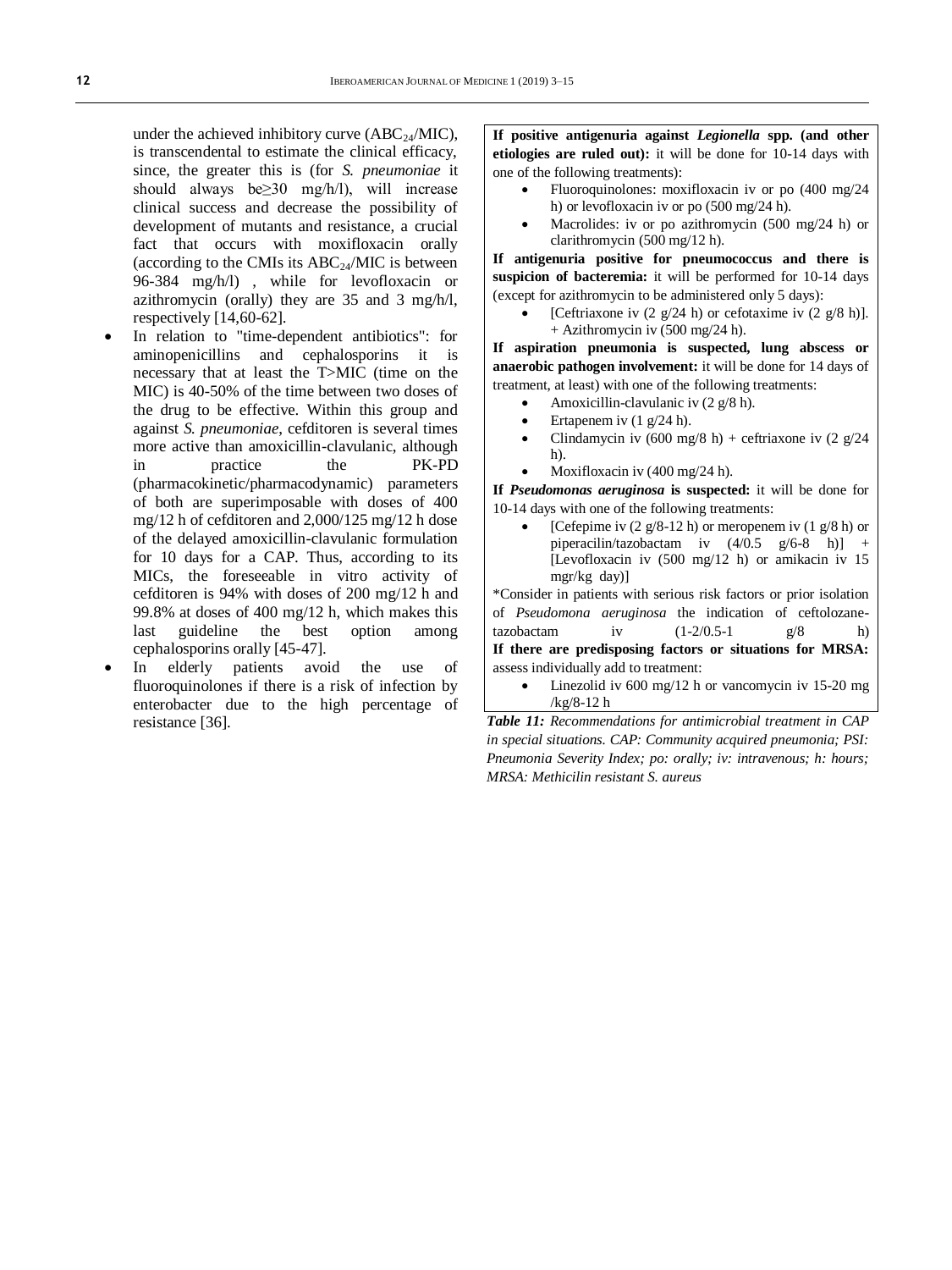| <b>MICROORGANISMS</b>                                              | <b>Clinical significance</b><br><b>Utility/limitations</b>                                                                                                                                                                                                                                                                                                                                                                     |
|--------------------------------------------------------------------|--------------------------------------------------------------------------------------------------------------------------------------------------------------------------------------------------------------------------------------------------------------------------------------------------------------------------------------------------------------------------------------------------------------------------------|
| Anaerobes (and enterobacteria)                                     | Bad oral hygiene ("septic mouth").<br>$\bullet$<br>Periodontal disease.<br>Aspiration gastroesophageal content (vomiting, reflux, dysphagia or swallowing<br>problems, etc.).<br>Functional impairment<br>$\bullet$<br>Neurological diseases: dementia, cerebrovascular, etc.<br>Etilism<br>Situations of decreased level of consciousness.<br>Radiological images compatible with necrotizing lesions or lung abscesses.<br>٠ |
| Pseudomonas aeruginosa                                             | Severe or very severe COPD<br>$\bullet$<br>COPD with> 4 cycles of antibiotic treatment in the last year.<br>Bronchiectasis with previous colonization.<br>Nasogastric tube for enteral feeding.<br>Admission in Intensive Care Unit.<br>HIV patients with <50 CD4, transplanted, neutropenic, cystic fibrosis.<br>٠                                                                                                            |
| <b>Enterobaterias carrying betalactamases</b><br>extended spectrum | Hemodialysis.<br>$\bullet$<br>Diabetes Mellitus.<br>Permanent urinary catheter<br>٠<br>Repetitive urinary tract infections<br>$\bullet$<br>Institutionalized. Recent hospital admission and/or previous antibiotic.<br>$\bullet$                                                                                                                                                                                               |
| <b>MRSA</b>                                                        | Suspected infection by gram-positive bacteria and methicillin resistance > 10%<br>$\bullet$<br>in the health area.<br>Undergoing care in bedsores or wounds.<br>$\bullet$<br>Previous colonization<br>Influenza pneumonia overinfection during influenza epidemic.<br>Institutionalization $\pm$ clinical severity $\pm$ recent hospitalization $\pm$ previous<br>$\bullet$<br>intravenous antibiotic.                         |

*Table 12: Risk factors for less common pathogens of CAP. Cap: Community acquired pneumonia; COPD: Chronic obstructive pulmonary disease; HIV: Human immunodeficiency virus; MRSA: Methicilin resistant S. aureus.*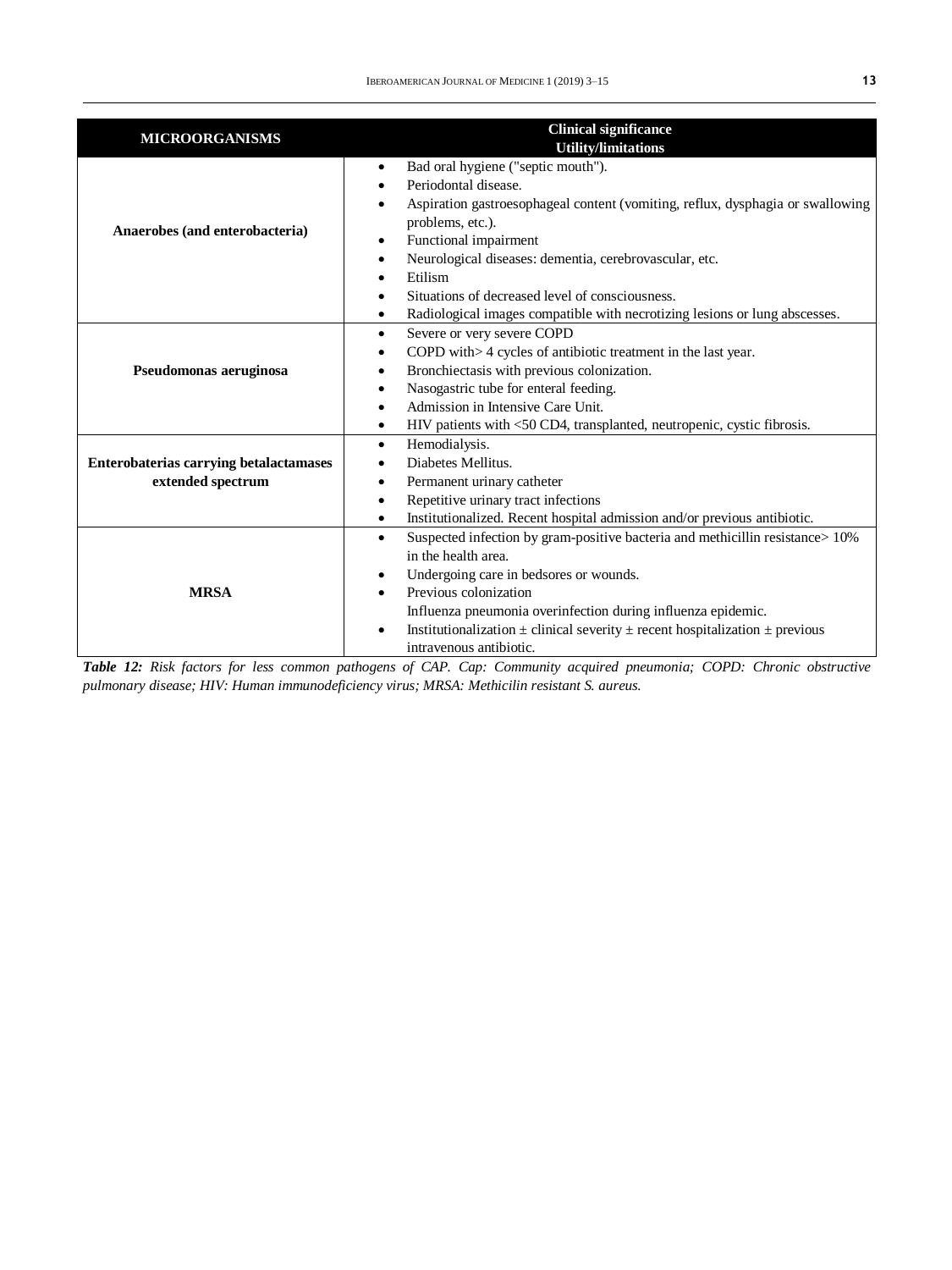### **7. REFERENCES**

*1. Julián-Jiménez A, Candel González FJ, Piñera Salmerón P, González del Castillo J, Moya Mir MS, Martínez Ortiz de Zárate M. Recomendaciones INFURG-SEMES: manejo de la infección respiratoria de vías bajas en urgencias. Monografías de Emergencias. 2009;3:1-21.* 

*2. Julián-Jiménez A, Adán Valero I, Beteta López A, Cano Martín LM, Fernández Rodríguez O, Rubio Díaz R, et al. [Recommendations for the care of patients with community-acquired pneumonia in the Emergency Department]. Rev Esp Quimioter.2018;31:186-202.* 

*3. Wunderink RG, Waterer GW. Community-Acquired Pneumonia. N Engl J Med. 2014;370:543-551. DOI: 10.1056/NEJMcp1214869.*

*4. González-del-Castillo J, Martín-Sánchez FJ, Llinares P, Menéndez R, Mujal A, Navas E, et al. Guidelines for the management of communityacquired pneumonia in the elderly patient. Rev Esp Quimioter. 2014;27:69-86.* 

*5. Monclús Cols E, Capdevilla Reniu A, Roedberg Ramos D, Pujol Fontrodona G, Ortega Romero M. [Management of severe sepsis and septic shock in a tertiary care urban hospital emergency department: opportunities for improvement].Emergencias. 2016;28:229-234.*

*6. Julián-Jiménez A, González del Castillo J, Candel González FJ. ¿ When, where and how should a patient with community acquired pneumonia be admitted? Rev Clin Esp. 2013;213:99-107. DOI: 10.1016/j.rce.2012.02.006*

*7. Tejedor Fernández M, Ferrer Higueras MJ, Tejedor Benítez R. [Patient safety, clinical outcomes, and efficiency in the emergency department]. Emergencias. 2016;28:141-142.* 

*8. Julián-Jiménez A, Palomo MJ, Parejo R, Laín-Terés N, Cuena-Boy R, Lozano-Ancín A. Improved management of community-acquired pneumonia in the emergency department. Arch Bronconeumol. 2013;49:230-240. DOI: 10.1016/j.arbres.2012.12.008* 

*9. Julián-Jiménez A, Parejo R, Cuena-Boy R, Palomo MJ, Laín-Terés N, Lozano-Ancín A. Intervenciones para mejorar el manejo de la neumonía adquirida en la comunidad desde el servicio de urgencias. Emergencias. 2013;25:379-392.*

*10. Kolditz M, Ewig S, Höffken G. Management-based risk prediction in community-acquired pneumonia by scores and biomarkers. Eur Respir J. 2013;41:974-984. DOI: 10.1183/09031936.00104412* 

*11. Schuetz P, Litke A, Albrich C, Mueller B. Blood biomarkers for personalized treatment and patient management decisions in communityacquired pneumonia. Curr Opin Infect Dis. 2013;26:159-167. DOI: 10.1097/QCO.0b013e32835d0bec*

*12. Pérez-Díez C, Real-Campaña JM, Noya-Castro MC, Andrés-Aparicio F, Abad-Sazatornil MR, Povar-Marco JB. [Medication errors in a hospital emergency department: study of the current situation and critical points for improving patient safety]. Emergencias. 2017;29:412-415.* 

*13. Johansson N, Kalin M, Tiveljung-Lindell A, Giske CG, Hedlund J. Etiology of Community-Acquired Pneumonia: Increased Microbiological Yield with New Diagnostic Methods. Clin Infect Dis. 2010;50:202-209. DOI: 10.1086/648678* 

*14. Cillóniz C, Ewing S, Polverino E, Marcos MA, Esquinas C, Gabarrús A, et al. Microbial aetiology of community-acquired pneumonia and its relation to severity. Torax. 2011;66:340-346. DOI: 10.1136/ thx.2010.143982*

*15. Musher DM, Thorner AR. Community-acquired pneumonia. N Engl J Med. 2014;371:1619-1628. DOI: 10.1056/NEJMra1312885*

*16. Long B, Long D, Koyfman A. Emergency Medicine Evaluation of Community-Acquired Pneumonia: History, Examination, Imaging and Laboratory Assessment, and Risk Scores. J Emerg Med. 2017;53:642-652. DOI: 10.1016/j.jemermed.2017.05.035*

*17. Martín-Sánchez FJ, Julián-Jiménez A, Candel González FJ, Llopis Roca F, Martínez Ortiz de Zárate M, González del Castillo J, et al. Profile and initial management of infection in elderly patients in an Emergency Department. Rev Esp Geriatr Gerontol. 2017;52:9-14. DOI: 10.1016/j. regg.2016.02.006* 

*18. Chiarella F, González-Del Castillo J, Candel FJ, García-Lamberechts EJ, Núñez-Orantos MJ, Martín-Sánchez FJ; Infectious Disease Group of Spanish Emergency Medicine Society. Key issues in the*  *infected patient care in the Emergency Department.Rev Esp Quimioter. 2016;29:318-327.*

*19. Julián-Jiménez A, Candel-González FJ, González del Castillo J. [Usefulness of inflammation and infection biomarkers in the Emergency Department]. Enferm Infecc Microbiol Clin. 2014;32:177–190.* 

*20. Julián-Jiménez A, González del Castillo J, Candel-González FJ. Usefulness and prognostic value of biomarkers in patients with community-acquired pneumonia in the emergency department. Med Clin (Barc). 2017;148:501–510. DOI: 10.1016/j.medcli.2017.02.024*

*21. Trobbiani J. Eops: utilidad de una regla de predicción clínica en pacientes con neumonía adquirida en la comunidad en atención primaria. Evid Act Pract Ambul. 2014:17:104-106.* 

*22. Vila Córcoles A, Ochoa Gondar O, Rodríguez Blanco T. [Usefulness of the CRB-65 scale for prognosis assessment of patients 65 years or older with community-acquired pneumonia]. Med Clin (Barc). 2010;135:97- 102. DOI: 10.1016/j.medcli.2009.09.049*

*23. Julián-Jiménez A, Candel-González FJ, González del Castillo J. [Usefulness of biomarkers to predict bacteraemia in patients with infection in the emergency department]. Rev Esp Quimioter. 2017;30:245- 256.* 

*24. Julián-Jiménez A, Timón Zapata J, Laserna Mendieta EJ, Parejo Miguez R, Flores Chacartegui M, Gallardo Schall P. [Ability of procalcitonin to predict bacteremia in patients with community acquired pneumonia]. Med Clin (Barc). 2014;142:285- 292. DOI: 10.1016/j.medcli.2013.05.046* 

*25. Liu D, Xie L, Zhao H, Liu X, Cao J. Prognostic value of mid-regional pro-adrenodedullin (MR-proADM) in patients with community-acquired pneumonia: A systematic review and meta-analysis. BMC Infect Dis. 2016;16:232. DOI:10.1186/s12879-016-1566-3* 

*26. Jo S, Jeong T, Lee JB, Jin Y, Yoon J, Park B. Validation of modified early warning score using serum lactate level in community-acquired pneumonia patients. The National Early Warning Score- Lactate score. Am J Emerg Med. 2016;34:536–541. DOI: 10.1016/j. ajem.2015.12.067*

*27. Fine MJ, Auble TE, Yealy DM, Hanusa BH, Weissfeld LA, Singer DE, et al. A prediction rule to identify low-risk patients with community-adquired pneumonia. N Engl J Med. 1997;336:243-250. DOI: 10.1056/NEJM199701233360402* 

*28. Lim WS, van der Eerden MM, Laing R, Boersma WG, Karalus N, Town GI, et al. Defining community acquired pneumonia severity on presentation to hospital: An international derivation and validation study. Thorax. 2003;58:377–382.* 

*29. España PP, Capelastegui A, Gorordo I, Esteban C, Oribe M, Ortega M, et al. Development and validation of a clinical prediction rule for severe community- acquired pneumonia. Am J Respir Crit Care Med. 2006;174:1249–1256. DOI: 10.1164/rccm.200602-177OC*

*30. Levy MM, Fink MP, Marshall JC, Abraham E, Angus D, Cook D et al. 2001 SCCM/ESICM/ACCP/ATS/SIS International Sepsis Definitions Conference. Crit Care Med. 2003; 31:1250-1256. DOI: 10.1097/01. CCM.0000050454.01978.3B* 

*31. Singer M, Deutschman CS, Seymour CW, Shankar-Hari M, Annane D, Bauer M, et al. The Third International Consensus Definitions for Sepsis and Septic Shock (Sepsis-3). JAMA. 2016;315:801-810.*

*32. Julián-Jiménez A, Laserna-Mendieta EJ, Timón-Zapata J, Cabezas-Martínez A. [Importance of clinical suspicion and confirmation of bacteremia in emergency units]. Med Clin (Barc). 2011;137:424–429.* 

*33. Moran GJ, Rothman RE, Volturo GA. Emergency management of community-acquired bacterial pneumonia: what is new since the 2007 Infectious Diseases Society of America/American Thoracic Society guidelines. Am J Emerg Med. 2013;31:602-612. DOI: 10.1016/j.ajem.2012.12.002*

*34. Londoño J, León AL, Rodríguez F, Barrera L, de la Rosa G, Dennis R, et al. [Serum lactate in the emergency department as a prognostic factor in patients with sepsis without hypotension]. Med Clin (Barc). 2013;141:246– 251. DOI: 10.1016/j.medcli.2012.05.033* 

*35. García-Villalba E, Cano-Sánchez A, Alcaraz-García A, Cinesi-Gómez A, Piñera-Salmerón P, Marín I, et al. [Nomogram to predict a poor outcome in emergency patients with sepsis and at low risk of organ damage according to Sepsis-related Organ Failure Assessment (SOFA)]. Emergencias 2017;29:81-86.*